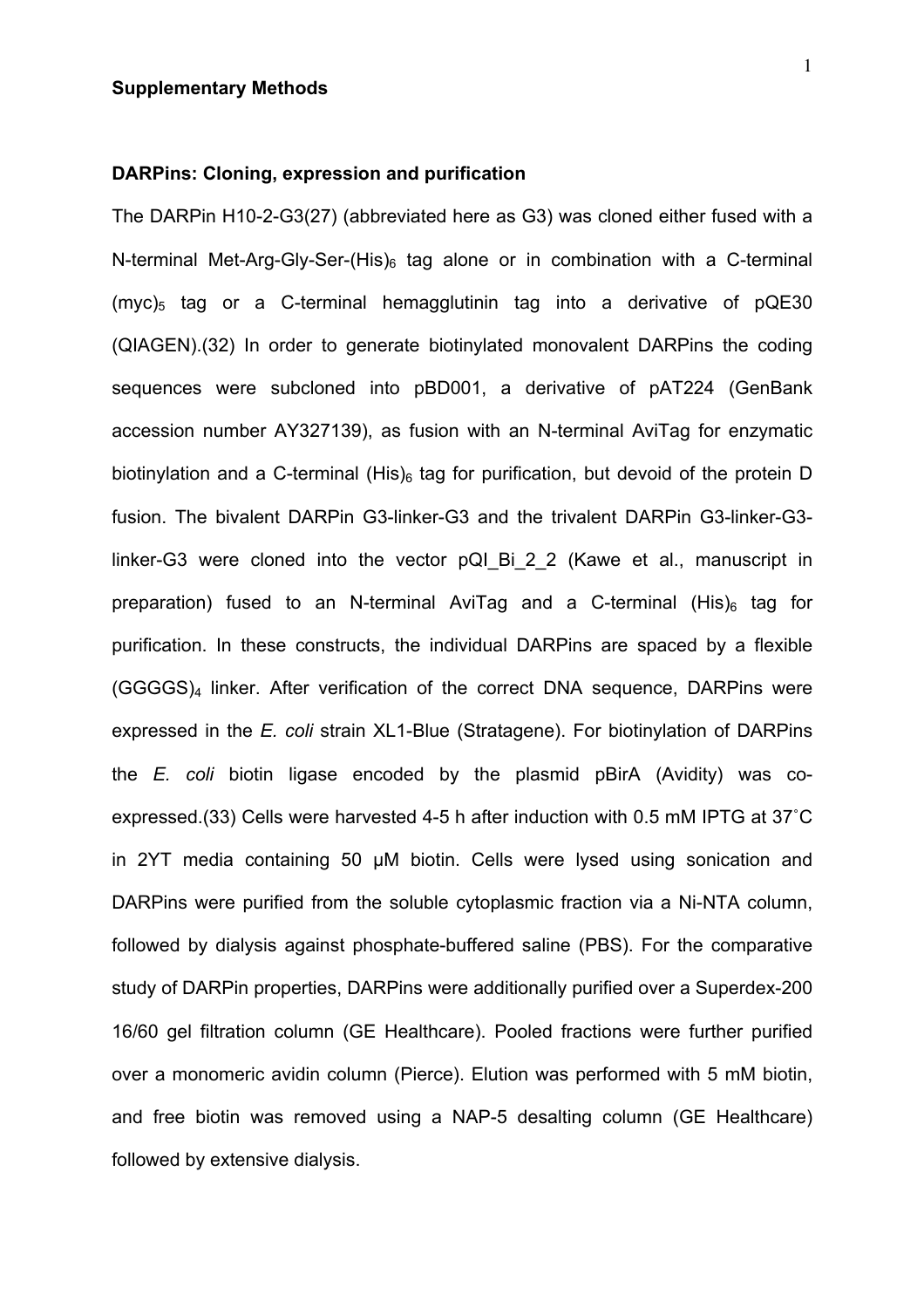Affinities given in Supplementary Table 1 were determined for the monomeric DARPins containing an N-terminal Met-Arg-Gly-Ser-(His) $_6$  tag (G3(27), G3-D(27), G3-AVD(27), G3-HAVD(27); H6-3-B3(26); H14R, Jost and Plückthun unpublished data). The avidity of the multivalent constructs G3-linker-G3 and G3-linker-G3-linker-G3 depends on the surface density of HER2 and thus on the cell type, but on HER2 overexpressing cells G3-linker-G3 was found to show no measurable off-rate,(29) indicating strong bivalent binding on cells.

### **Additional information of DARPin-Histochemistry of HER2**

Additionally, we tested also further signal amplification using a secondary antibody against biotin (Jackson ImmunoResearch Labs, No. 200-002-096) in a dilution 1:1000 followed by incubation with secondary antibody coupled to a HRP-coupled polymer (Leica, Bond Polymer Refine Detection, No. DS9800). This resulted in a moderate amplification of the membranous staining, however leading to an unspecific cytoplasmic staining in some tumors. Alternative detection methods were also evaluated, including the detection of DARPin G3 in the Met-Arg-Gly-Ser-(His) $_6$ tagged form with a anti-RGS(His)4 mouse monoclonal antibody (QIAGEN GmbH, No. 34610) in a dilution of 1:100. However, even at concentration of 25 µg/ml, no signal was detected. The same DARPin containing a (myc)<sub>5</sub> tag was detected with a mouse monoclonal anti-myc tag antibody (clone 9B11, Cell Signaling Technology, No. 2276) in a dilution of 1:1000. However, this resulted in nonspecific staining. Both anti-RGS(His) $_4$  and anti-myc tag antibodies were detected with a secondary antimouse antibody, coupled to a HRP-coupled polymer (Leica, Bond Polymer Refine Detection, No. DS9800). In addition, the DARPins G3 and H6-3-B3 fused with a hemagglutinin (HA) tag were detected with a mouse anti-HA antibody (Roche Diagnostics, clone 12CA5) in a 1:4000 dilution, and detection was carried out with a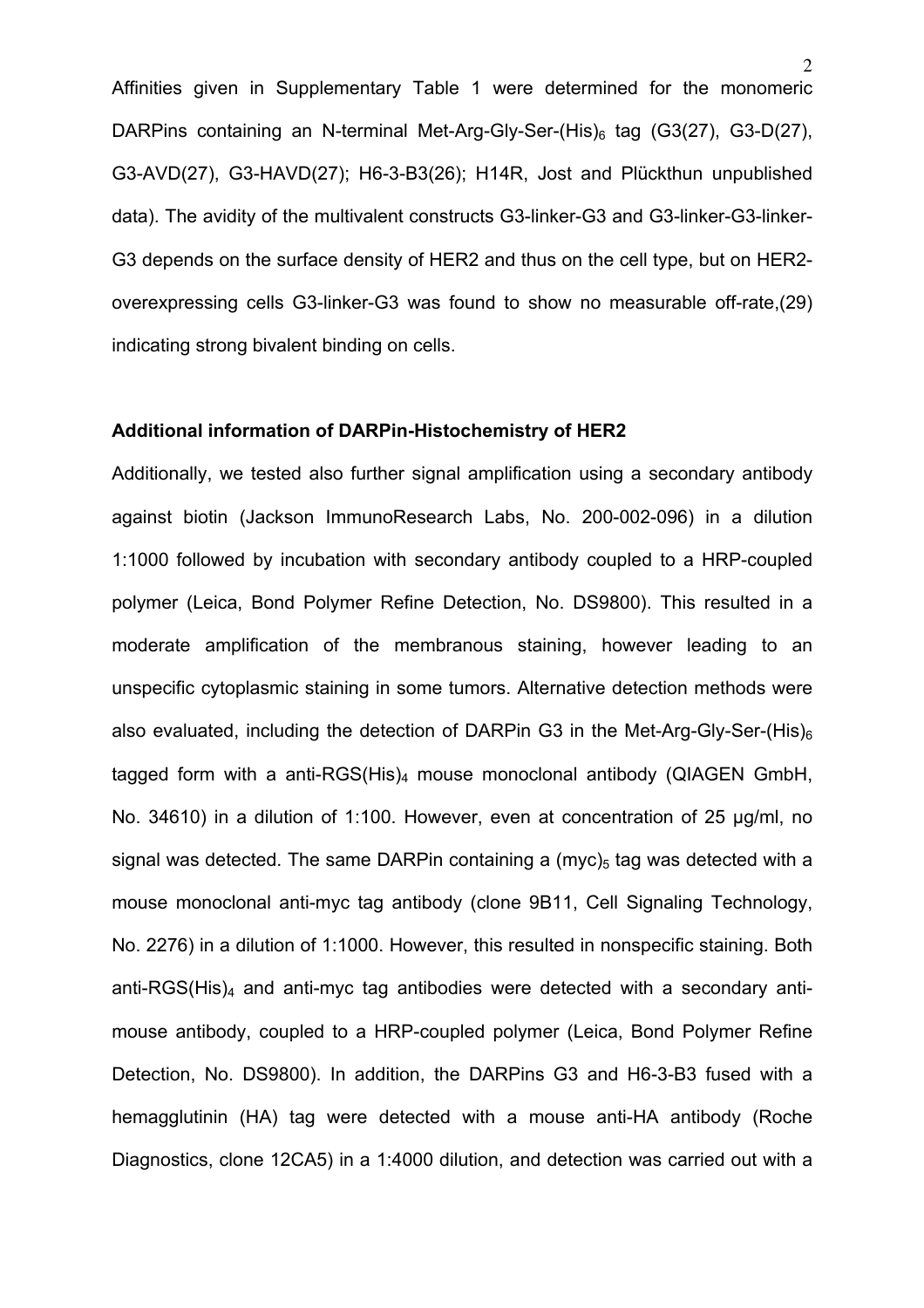biotinylated anti-mouse antibody and a streptavidin-HRP conjugate (LSAB2 kit, Dako).

# **Histological analysis of immunohistochemistry, DARPin-Histochemistry and fluorescent** *in situ* **hybridization**

The interpretation of the membranous staining obtained by immunohistochemistry and DARPin-Histochemistry as well as the fluorescence signals by fluorescent *in situ* hybridization was carried out according to the recommendations of the American Society of Clinical Oncology and the College of American Pathologists.(1)

Histological staining patterns for immunohistochemistry and DARPin-Histochemistry were analyzed as follows: a positive result of 3+ was defined as a uniform, intense membrane staining of > 30% of invasive tumor cells. Complete membrane staining that was circumferential in at least 10% of cells was scored as 2+. Weak, incomplete membrane staining of any proportion or complete membrane staining in less than 10% of cells was scored as 1+, and no staining in invasive tumor cells as 0. For antibody staining, a carcinoma was considered as HER2 overexpression-positive if a staining pattern of 3+ was present, intermediate (termed equivocal for overexpression) in the case of 2+ and negative in the case of 0-1+ according to the guidelines.(1) For the DHC, a positive HER2-status was defined as 2-3+, equivocal as 1+ and absent staining as 0 (see Results). The interpretation of the fluorescence signals obtained by FISH was carried out as follows: negative for HER2 amplification was defined as less than 4.0 *HER2* gene copies per nucleus or a fluorescent *in situ* hybridization ratio (*HER2* gene signals to chromosome 17 signals) of less than 1.8. A positive result was defined as more than 6 copies per nucleus or a FISH ratio of more than 2.2. The remaining intermediate cases were scored as equivocal.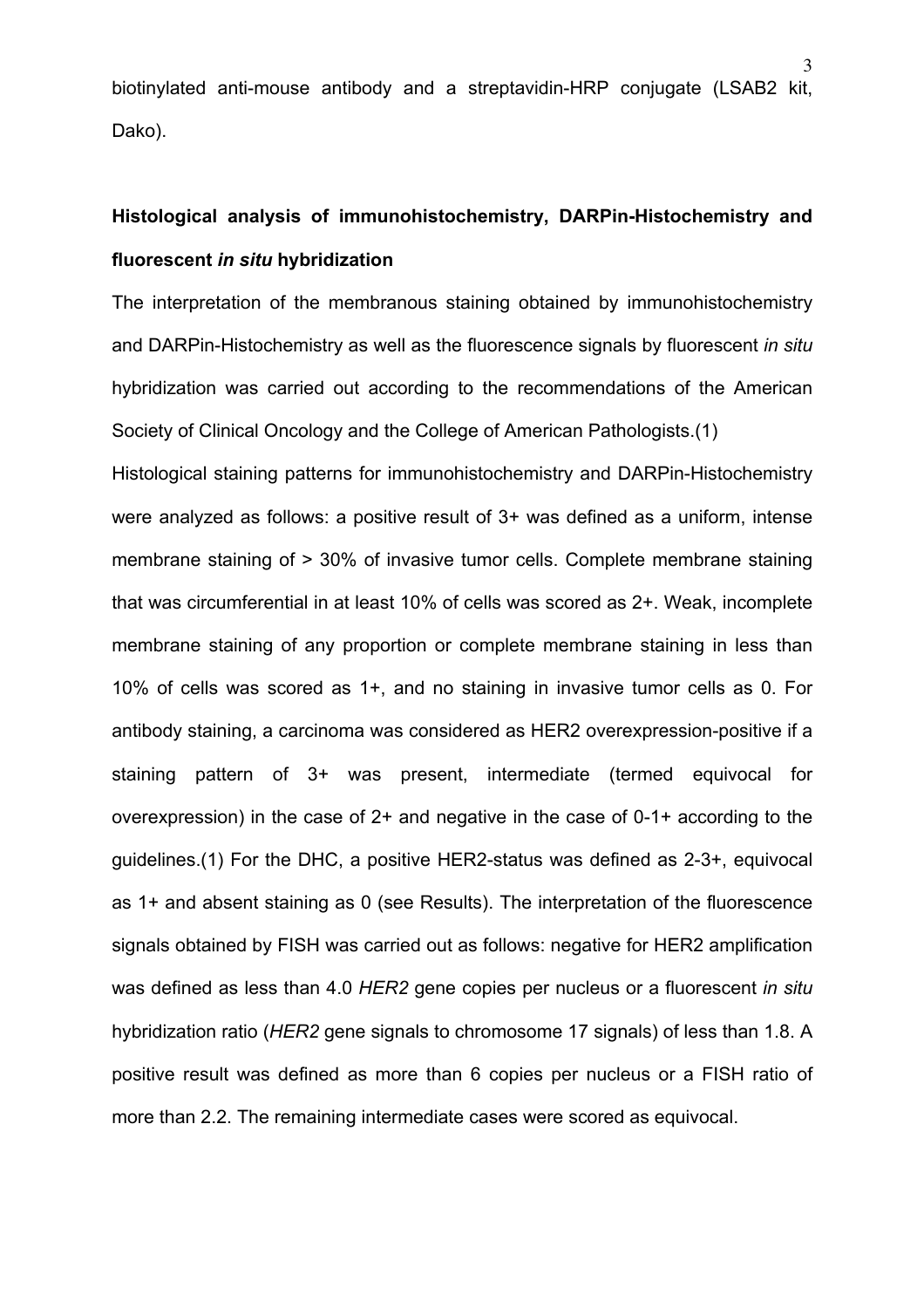## **Statistics**

Kendall's tau-beta was used for correlating ordinal expression variables (0, 1-3+) with amplification status (negative, equivocal, positive) and Wilcoxon signed rank test for evaluating differences within these variables, as depicted in Table 1. In addition, for scored data (negative, equivocal, positive) in Table 2 a measure of agreement between methods was determined using kappa statistics.

In order to verify if DARPin or antibody can reliably detect an equivocal and/or positive amplification status, receiver operating characteristic analysis was performed on the scored data sets. Specificities and sensitivities between DARPin-Histochemistry and immunohistochemistry were compared using the McNemar-test. Results were considered statistically significant if p-values were 0.05 or less.

## **Supplementary Tables and Figures**

**Supplement to Fig. 1. A**: The model of the HER2 dimer was assembled from the known structures of the extracellular domains I-IV (ECD), the transmembrane domain (TM) and the kinase domain dimer. The membrane-proximal domain IV, epitope of the DARPins investigated here is labeled. Linker sequences presumed to have no rigid structure are denoted by black lines, and the length is indicated in amino acids (aa). The extracellular (ex.) and cytoplasmic (cyt.) sides are labeled and the dashed line indicates the plasma membrane. No structural information is available for the C-terminal tail of the last 226 aa. (**B**) Bivalent IgG (150 kDa (kilo Dalton)), with the paratope overlaid in yellow. (**C**) DARPin structure shown as a ribbon model (above) and a space-filling model (below). While the molecular weight of the DARPin G3 used in this study is only 14.5 kDa, the size of its paratope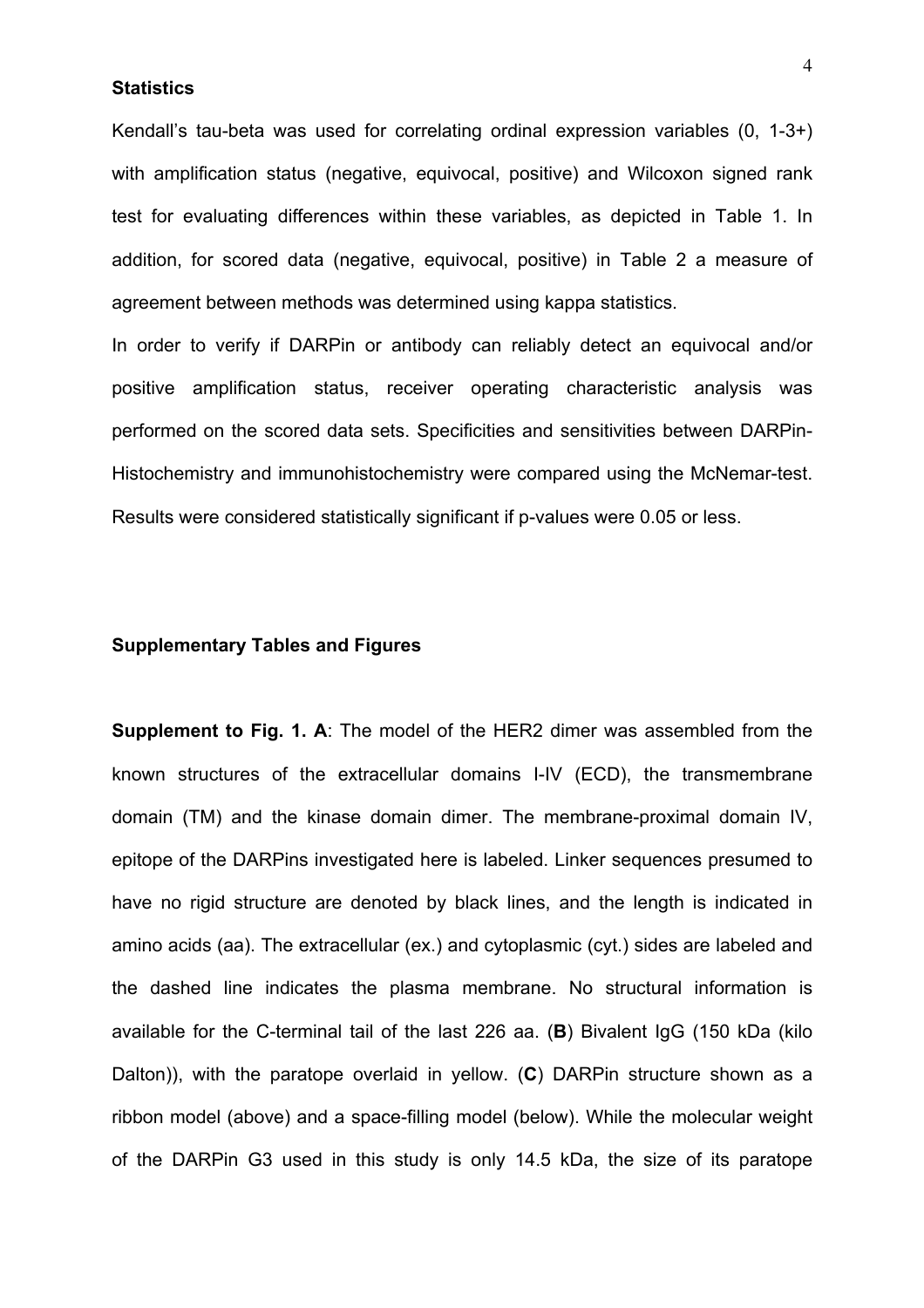5

(overlaid in yellow) is comparable to that of an antibody. Each repeat of the DARPin consists of 33 amino acids forming a β-turn followed by two antiparallel α-helices. The internal repeats are randomized in the library and they can be evolved for new target specificity, while the repeats at the N- and C-terminus are important for maintaining the fold of the protein. The unstructured N-terminal AviTag for biotinylation (left) and the C-terminal His Tag for purification (right) are indicated. Other DARPins used as controls in this study (H6-3-B3 and H14R) have one more internal repeat and thus a MW of 18.5 kDa. (**D**) Bivalent DARPin G3-linker-G3 with a size of 31.2 kDa. The flexible linker of 20 aa allows the DARPin domains to adjust and permit independent binding to lead to a bivalent interaction. (**E**) Trivalent DARPin (G3-linker-G3-linker-G3 with a size of 45.8 kDa). The flexible linker is the same as in (D). The model of the HER2 dimer is based on the PDB file 1N8Z using the relative orientation of the EGF receptor dimer from the PDB file 1M0X. The model of the kinase domain is based on the PDB file 2G52 and the antibody model on the PDB file 1IGT. The DARPin model was based on the PDB file 2JAB. The linkers and tags are modeled in random conformation. Models are presented to scale.

**Supplementary Fig. 1.** Consecutive tissue sections of an HER2-non-amplifed and – amplified carcinoma incubated with the HA-(26) or biotin-tagged G3 using either the automated staining system or the protocol published by Zahnd et al.(26) HA-based detection compared to biotin resulted in a slightly increased membranous signal in amplified cells, however, paralleled by the presence of strong unspecific cytoplasmic staining. Automated pretreatment of the tissue sections resulted in an increase in the